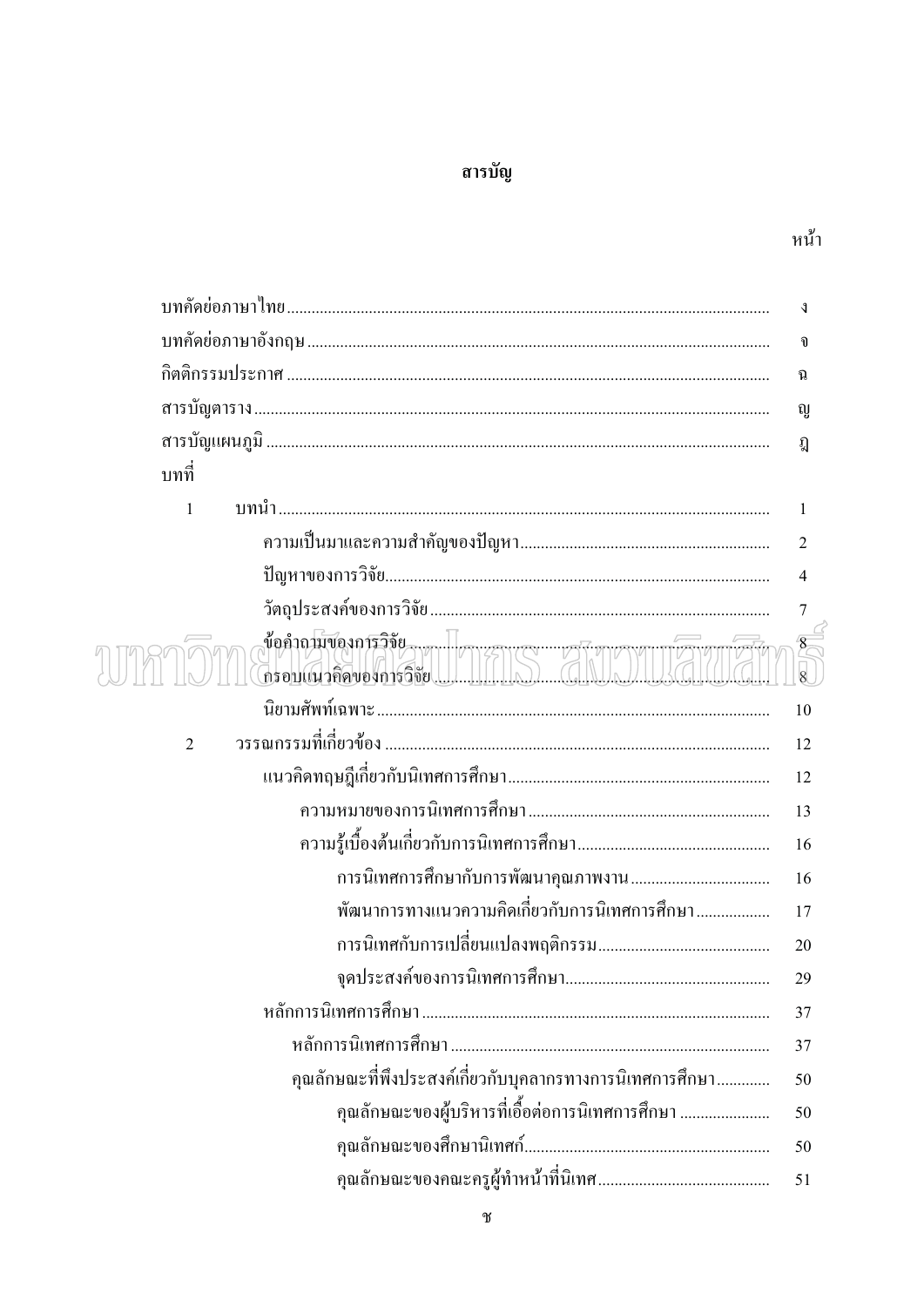| บทท |  |
|-----|--|
|     |  |

| ۰. |  |
|----|--|
|    |  |
|    |  |

| ความรู้ที่จำเป็นสำหรับผู้ทำหน้าที่นิเทศการเรียนการสอน                                                                                                                                                                                                                                                                                                                                                               | 51               |
|---------------------------------------------------------------------------------------------------------------------------------------------------------------------------------------------------------------------------------------------------------------------------------------------------------------------------------------------------------------------------------------------------------------------|------------------|
|                                                                                                                                                                                                                                                                                                                                                                                                                     | 52               |
|                                                                                                                                                                                                                                                                                                                                                                                                                     | 52               |
|                                                                                                                                                                                                                                                                                                                                                                                                                     | 64               |
|                                                                                                                                                                                                                                                                                                                                                                                                                     | 64               |
|                                                                                                                                                                                                                                                                                                                                                                                                                     | 99               |
|                                                                                                                                                                                                                                                                                                                                                                                                                     | 99               |
| หลักการบริหารและจัดการศึกษาในเขตพื้นที่การศึกษาและสถานศึกษา                                                                                                                                                                                                                                                                                                                                                         | 102              |
|                                                                                                                                                                                                                                                                                                                                                                                                                     | 103              |
| หลักการบริหารงานเขตพื้นที่การศึกษาด้านการบริหารงานวิชาการ                                                                                                                                                                                                                                                                                                                                                           | 103              |
| หลักการบริหารงานเขตพื้นที่การศึกษาด้านการบริหารงานวิชาการ                                                                                                                                                                                                                                                                                                                                                           | 103              |
|                                                                                                                                                                                                                                                                                                                                                                                                                     | 104              |
| ึกฎหมา <u>ยที่เ</u> กี่ยวข้ <u>อง</u> กับงานนิเทศการศึกษาของเขตพื้นที่การศึกษ <u>า</u> <u></u>                                                                                                                                                                                                                                                                                                                      | 112 <sup>°</sup> |
| พระราชบัญญัติการศึกษาแห่งชาติ พ.ศ. 2542 และที่แก้ไฟเพิ่มเติม<br>$\begin{picture}(150,10) \put(0,0){\line(1,0){15}} \put(15,0){\line(1,0){15}} \put(15,0){\line(1,0){15}} \put(15,0){\line(1,0){15}} \put(15,0){\line(1,0){15}} \put(15,0){\line(1,0){15}} \put(15,0){\line(1,0){15}} \put(15,0){\line(1,0){15}} \put(15,0){\line(1,0){15}} \put(15,0){\line(1,0){15}} \put(15,0){\line(1,0){15}} \put(15,0){\line($ | 112              |
|                                                                                                                                                                                                                                                                                                                                                                                                                     | 115              |
| $\overline{3}$                                                                                                                                                                                                                                                                                                                                                                                                      | 116              |
|                                                                                                                                                                                                                                                                                                                                                                                                                     | 116              |
|                                                                                                                                                                                                                                                                                                                                                                                                                     | 119              |
|                                                                                                                                                                                                                                                                                                                                                                                                                     | 119              |
|                                                                                                                                                                                                                                                                                                                                                                                                                     | 119              |
|                                                                                                                                                                                                                                                                                                                                                                                                                     | 119              |
|                                                                                                                                                                                                                                                                                                                                                                                                                     | 120              |
|                                                                                                                                                                                                                                                                                                                                                                                                                     | 120              |
|                                                                                                                                                                                                                                                                                                                                                                                                                     | 121              |
|                                                                                                                                                                                                                                                                                                                                                                                                                     | 121              |
|                                                                                                                                                                                                                                                                                                                                                                                                                     | 122              |
|                                                                                                                                                                                                                                                                                                                                                                                                                     | 123              |
|                                                                                                                                                                                                                                                                                                                                                                                                                     | 124              |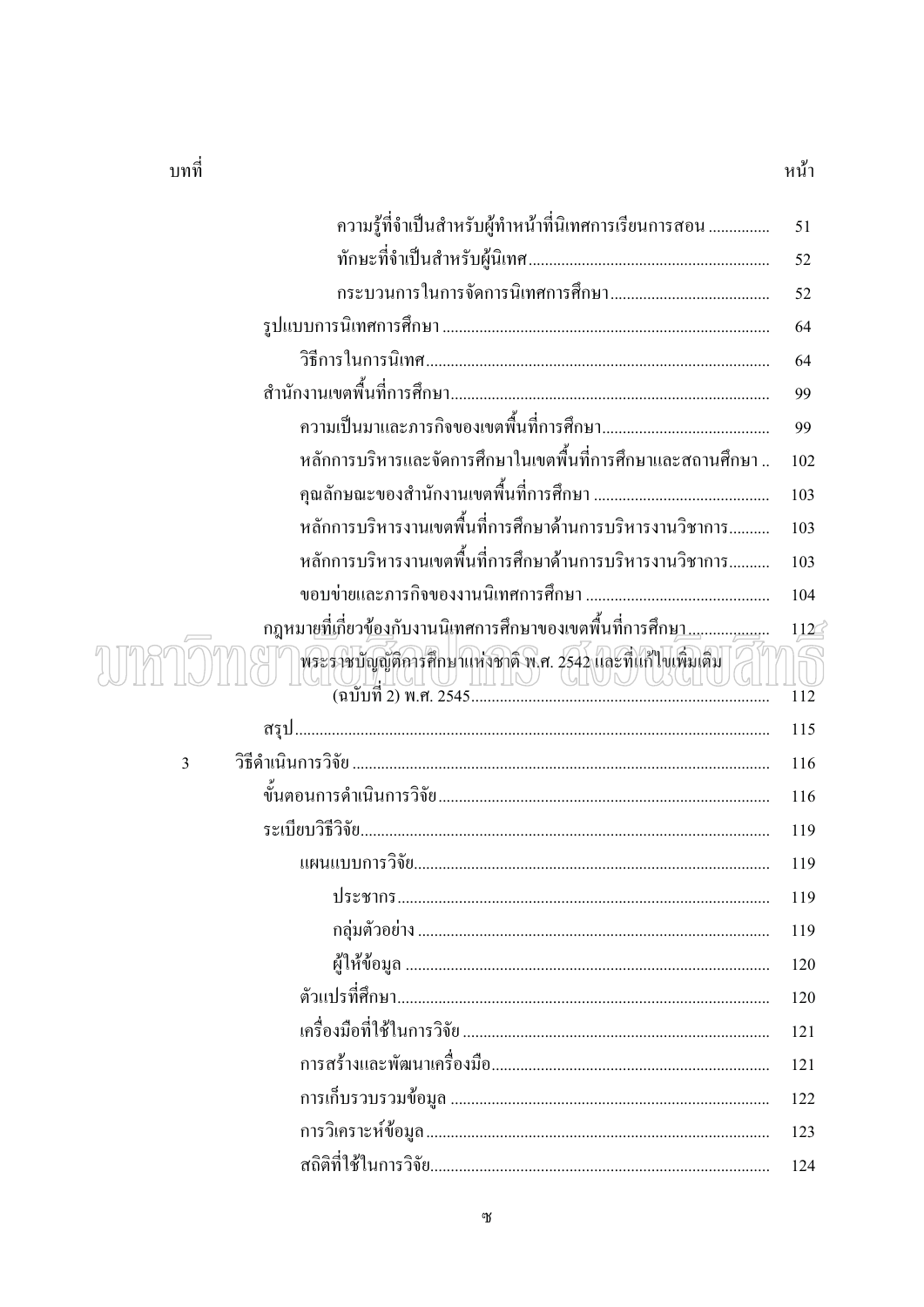| ועועור |  |
|--------|--|
|        |  |

|                |                                                                           | 125 |
|----------------|---------------------------------------------------------------------------|-----|
| $\overline{4}$ |                                                                           | 126 |
|                |                                                                           |     |
|                | ี ตอนที่ 2 การวิเคราะห์องค์ประกอบการนิเทศการศึกษาของสำนักงานเขต           |     |
|                |                                                                           | 173 |
|                | ตอนที่ 3 พัฒนารูปแบบการนิเทศการศึกษาของสำนักงานเขตพื้นที่การศึกษา     210 |     |
| $\overline{5}$ |                                                                           | 220 |
|                |                                                                           | 221 |
|                |                                                                           | 232 |
|                |                                                                           | 249 |
|                |                                                                           |     |

หน้า

| บรรณานกรม.<br>ภาคผนวก                                             | $252^{\circ}$<br>272 |
|-------------------------------------------------------------------|----------------------|
| ิภาคผนวก ก  รายชื่อผู้ให้สัมภาษณ์และหนังสือขอความอนุเคราะห์การให้ |                      |
|                                                                   | 273                  |
| ้ภาคผนวก ข  หนังสือขอความอนุเคราะห์ตรวจเครื่องมือวิจัย            | 276                  |
| ิภาคผนวก ค รายชื่อสำนักงานเขตพื้นที่การศึกษาและหนังสือขอ          |                      |
|                                                                   | 279                  |
|                                                                   | 281                  |
|                                                                   | 289                  |
| ้ภาคผนวก ฉ  หนังสือขอความอนุเคราะห์ในการเกี่บรวบรวมข้อมูล         | 300                  |
|                                                                   | 303                  |
| ภาคผนวก ซ หนังสือขอความนุเคราะห์พิจารณายืนยันรูปแบบ               |                      |
|                                                                   | 308                  |
|                                                                   |                      |

| ഗ ഈ ഗ |     |
|-------|-----|
|       |     |
|       | TV- |
|       |     |
|       |     |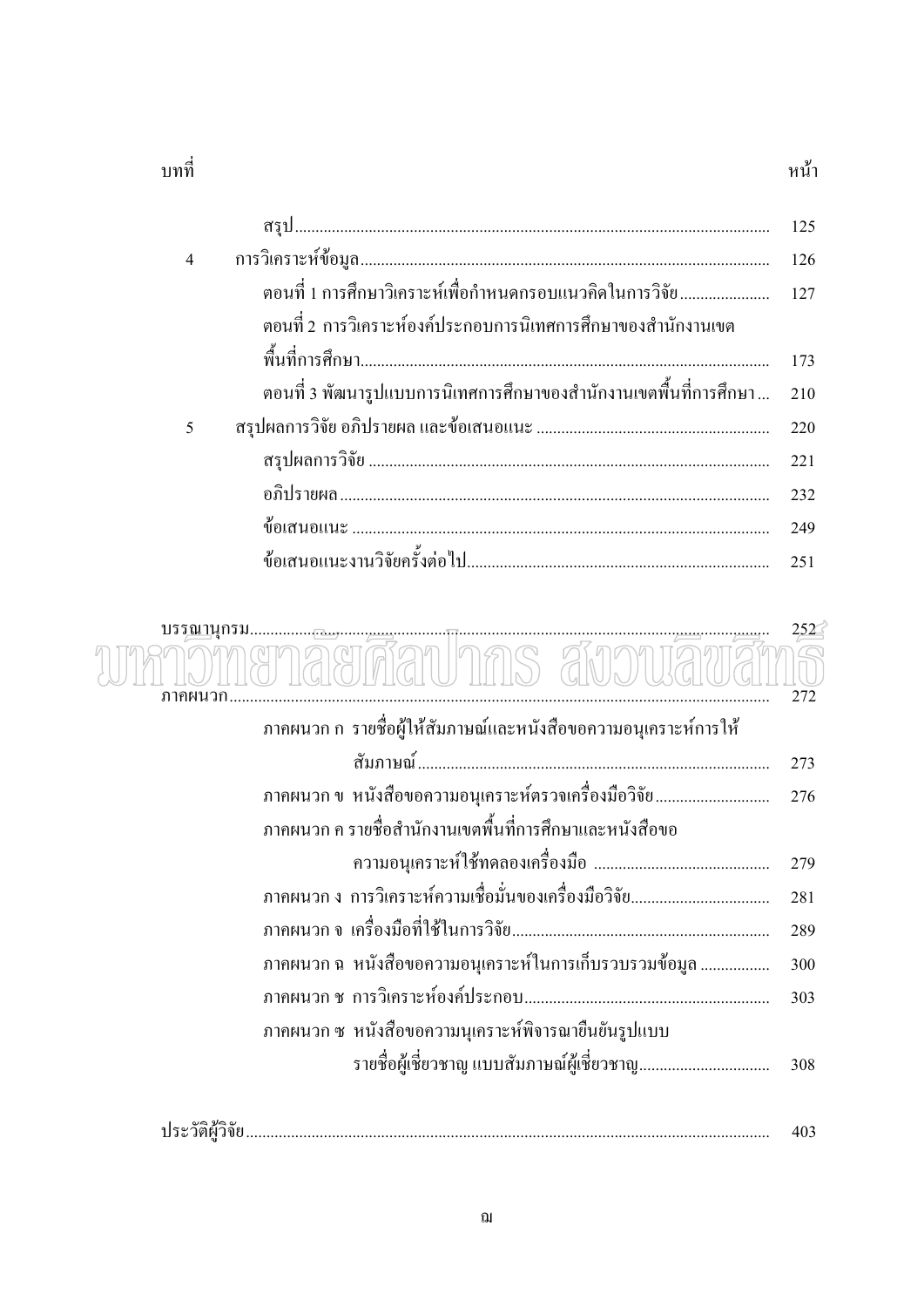## สารบัญตาราง

| ตารางที่       |                                                                                             | หน้า         |
|----------------|---------------------------------------------------------------------------------------------|--------------|
| $\mathbf{1}$   | เปรียบเทียบแนวความคิดการนิเทศการศึกษาของประเทศสหรัฐอเมริกากับ                               |              |
|                |                                                                                             | 19           |
| $\overline{2}$ |                                                                                             | 57           |
| 3              |                                                                                             | 63           |
| 4              |                                                                                             | 120          |
| 5              | ข้อคำถามที่ได้จากการวิเคราะห์ทฤษฎีและงานวิจัยที่เกี่ยวข้องกับการนิเทศ                       |              |
|                |                                                                                             | 128          |
| 6              | ข้อคำถามที่ได้จากการสัมภาษณ์ผู้เชี่ยวชาญที่เกี่ยวข้องกับรูปแบบการนิเทศ                      |              |
|                |                                                                                             | 160          |
| 7              |                                                                                             | 173          |
| 8              | ระดับปฏิ <u>ษัติรู</u> ปแบ <u>บก</u> ารนิเทศการศึกษาของสำนักงานเขตพื้นที่กา <u>รศึก</u> ษา, | $175 \leq$   |
| $\mathfrak{g}$ | WKUNTUNGI                                                                                   | $\sqrt{190}$ |
| 10             |                                                                                             | 190          |
| 11             |                                                                                             | 191          |
| 12             |                                                                                             | 195          |
| 13             |                                                                                             | 197          |
| 14             |                                                                                             | 198          |
| 15             |                                                                                             | 200          |
| 16             |                                                                                             | 201          |
| 17             |                                                                                             | 203          |
| 18             | ้ค่านัยสำคัญและค่าสหสัมพันธ์คาโนนิคอลระหว่างชุดตัวแปร                                       | 204          |
| 19             | ค่าสัดส่วนความแปรปรวน (Proportion of variance) ในตัวแปรแต่ละชุด                             | 205          |
| 20             | แสดงค่าเกิน (Redundancy) ระหว่างตัวแปร ชุดที่ 1 CV (X,) และ CV (X,)                         | 205          |
| 21             | แสดงค่าเกิน (Redundancy) ระหว่างตัวแปรชุดที่ 2 CV (X,) และCV (X,)                           | 206          |
| 22             | ้ค่าน้ำหนักมาตรฐานคาโนนิคอลระหว่างชุดตัวแปรอิสระและตัวแปรตาม                                | 207          |
| 23             | การยืนยันองค์ประกอบการนิเทศการศึกษาของสำนักงานเขตพื้นที่การศึกษา                            | 211          |